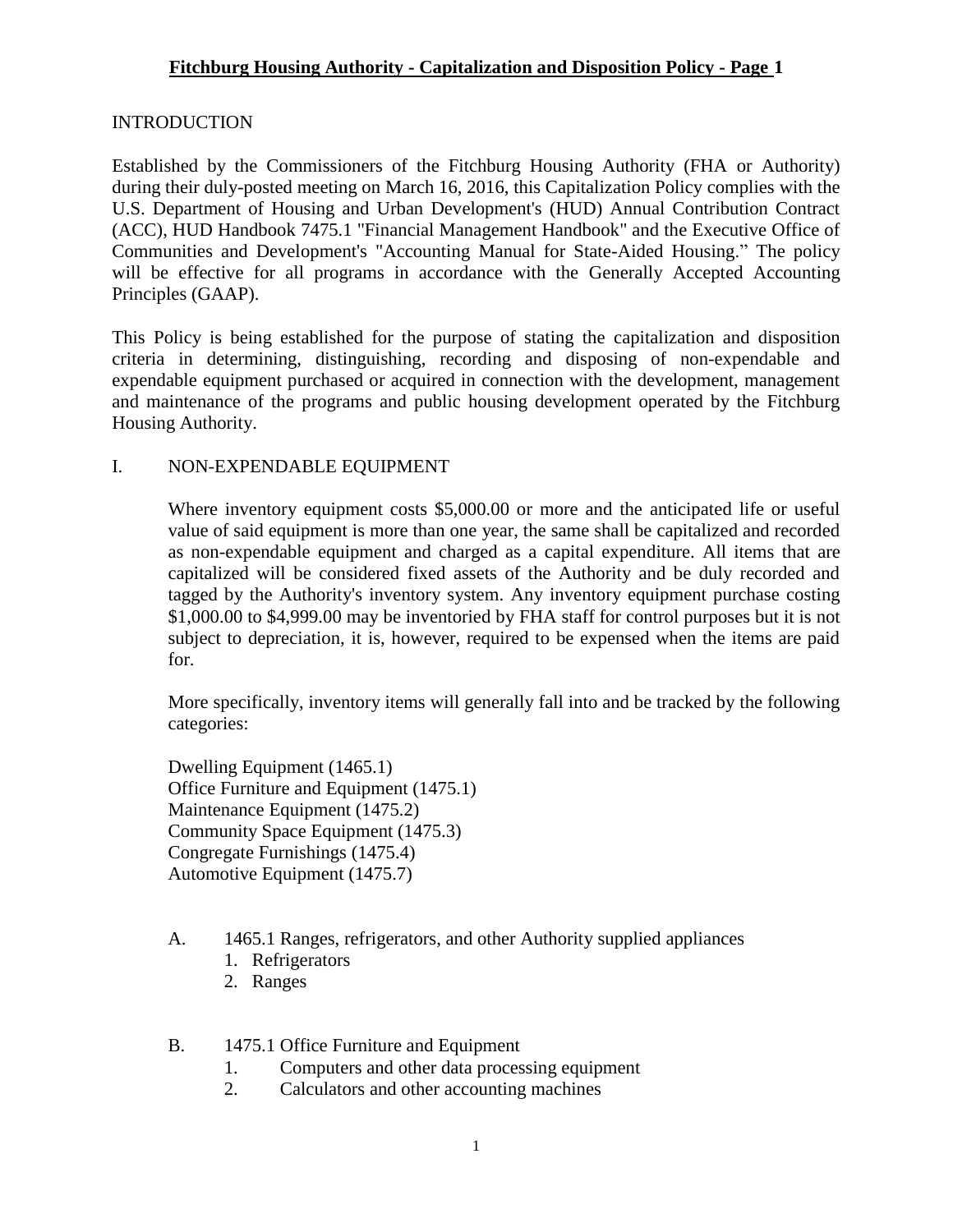- 3. Desks, tables, and chairs
- 4. Facsimile Machines
- 5. File cabinets and other safekeeping equipment
- 6. Photocopiers and other duplicating equipment
- 7. Photography equipment
- 8. Telephone equipment
- C. 1475.2 Maintenance Equipment
	- 1. Tools and machinery
	- 2. Tractors
	- 3. Snow removal equipment
	- 4. Lawn care equipment
	- 5. Fire control equipment
	- 6. Cleaning equipment
	- 7. Painting equipment
	- 8. Portable heaters
	- 9. Portable pumps
	- 10. Storage equipment
	- 11. Floor sanders
	- 12. Moving equipment

# D. 1475.3 Community Space Equipment

- 1. Sofas
- 2. Chairs
- 3. Tables
- 4. Entertainment equipment
- 5. Authority owned washers and dryers
- E. 1475.4 Congregate Housing and Community Residence Furnishings
- F. 1475.7 Automotive Equipment
	- 1. Automobiles
	- 2. Trucks
	- 3. Utility Trailers

# II. EXPENDABLE EQUIPMENT

If the initial cost of the equipment is less than \$4,999.00 or its useful life is less than one year, regardless of cost, the item shall be treated and recorded as expendable equipment and chargeable to the appropriate maintenance or administrative program expense. It is at the Housing Authority discretion whether or not to maintain an inventory over those items for control purposes.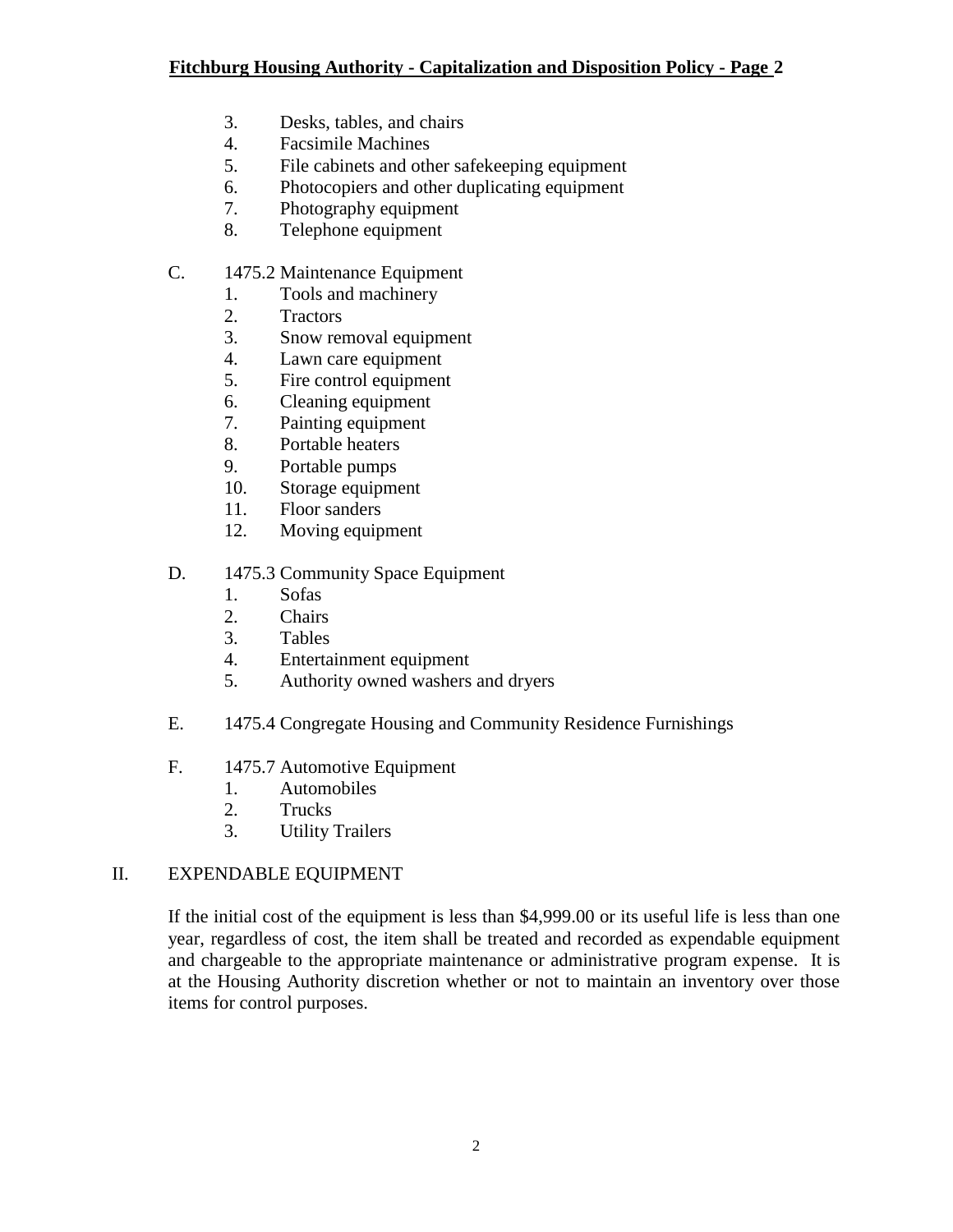#### **Fitchburg Housing Authority - Capitalization and Disposition Policy - Page 3**

#### III. DETERMINATION OF EXPENDABLE OR NON-EXPENDABLE STATUS

The Executive Director is hereby authorized to make determinations on the purchase of equipment acquired by the Authority in connection with the development, management and maintenance of the developments owned and/or operated by the Authority whether the property is expendable or non-expendable, pursuant to the criteria established above.

#### IV. CAPITALIZATION FOR INTERNAL CONTROL

The Executive Director is hereby authorized to make determinations on the application of the capitalization criteria with respect to non-expendable equipment, in those instances where the dollar value and/or the anticipated useful life is less than \$1,000.00 or one year where capitalization of the specific equipment would afford, within reasonable limits, more desirable administrative control over the equipment.

#### V. DISPOSITION OF ITEMS

Excess equipment and/or personal property belonging to the Housing Authority shall not be sold or exchanged for less than fair value. Any Housing Authority equipment that is no longer needed for Housing Authority operations shall be declared excess. Any such excess equipment valued at \$1,000.00 or more, which is not being sold to a public body for a public use or to a non-profit organization for low-income housing related purposes (e.g. a resident organization), shall be sold at a public sale.

Sales of excess equipment and/or personal property shall be conducted in the following manner:

- A. The Executive Director shall declare excess equipment and/or personal property that is worn out, obsolete or surplus to the needs of the Housing Authority. All such declarations shall be documented in writing. A survey to identify such property shall be conducted at least once a year following the inventory.
- B. If the estimated market value of the excess equipment and/or personal property offered for sale is less than \$1,000.00, the Executive Director, at their discretion, may negotiate a sale in the open market after such informal inquiry as he or she considers necessary to ensure a fair return to the Housing Authority. The sale shall be documented by an appropriate bill of sale.
- C. For sales of excess equipment and/or personal property valued between \$1,000.00 and \$4,900.00 the Executive Director shall solicit informal bids orally, by telephone, or in writing from all known prospective purchasers and a tabulation of all such bids received shall be prepared and retained as part of the permanent record. The sale shall be documented by an appropriate bill of sale.